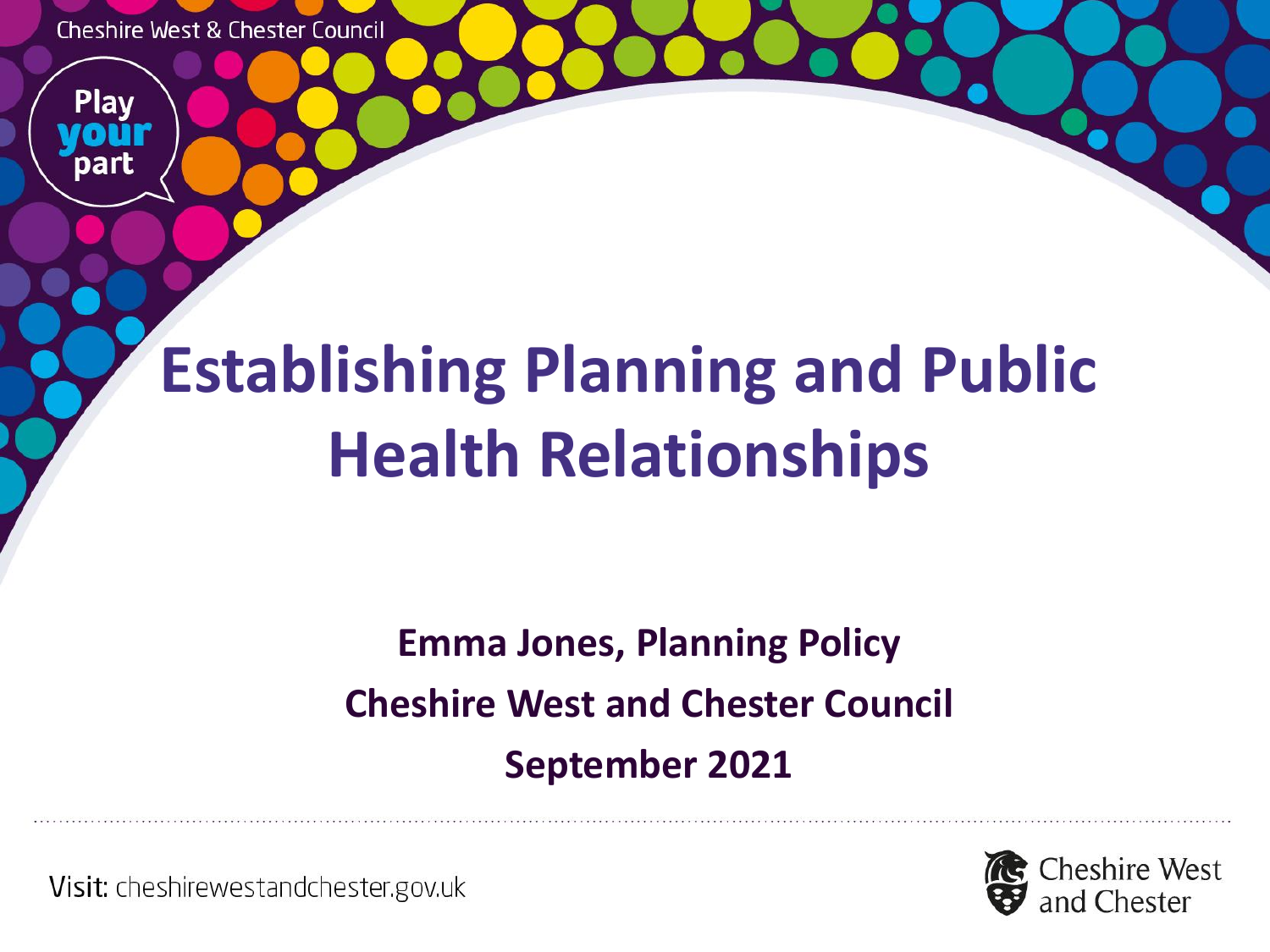#### **Eat Well Be Active (EWBA) April 2021 Cheshire West & Chester Council** Health and Wellbeing **Health Improvement** Board Play your part to thrive icil Plan 2020-2024 Eat Well Be Active Reference Group Cheshin<br>W<sub>and Che</sub> Holiday Activity Fund LA Declaration on Welcome Network Play Strategy<br>Working Group (HAF) Contract **Active Travel Forum** Healthy Weight Task Steering Group Management Group and Finish Group2019-2024 **Cheshire West Place Plan** Our plan to improve health and we Active Travel Forum for everyone in Cheshire West Edsential HAF Task and Finish Steering Group Groups (LCWIP etc) **M**  $\rightarrow$ **NHS** Cheshire Wes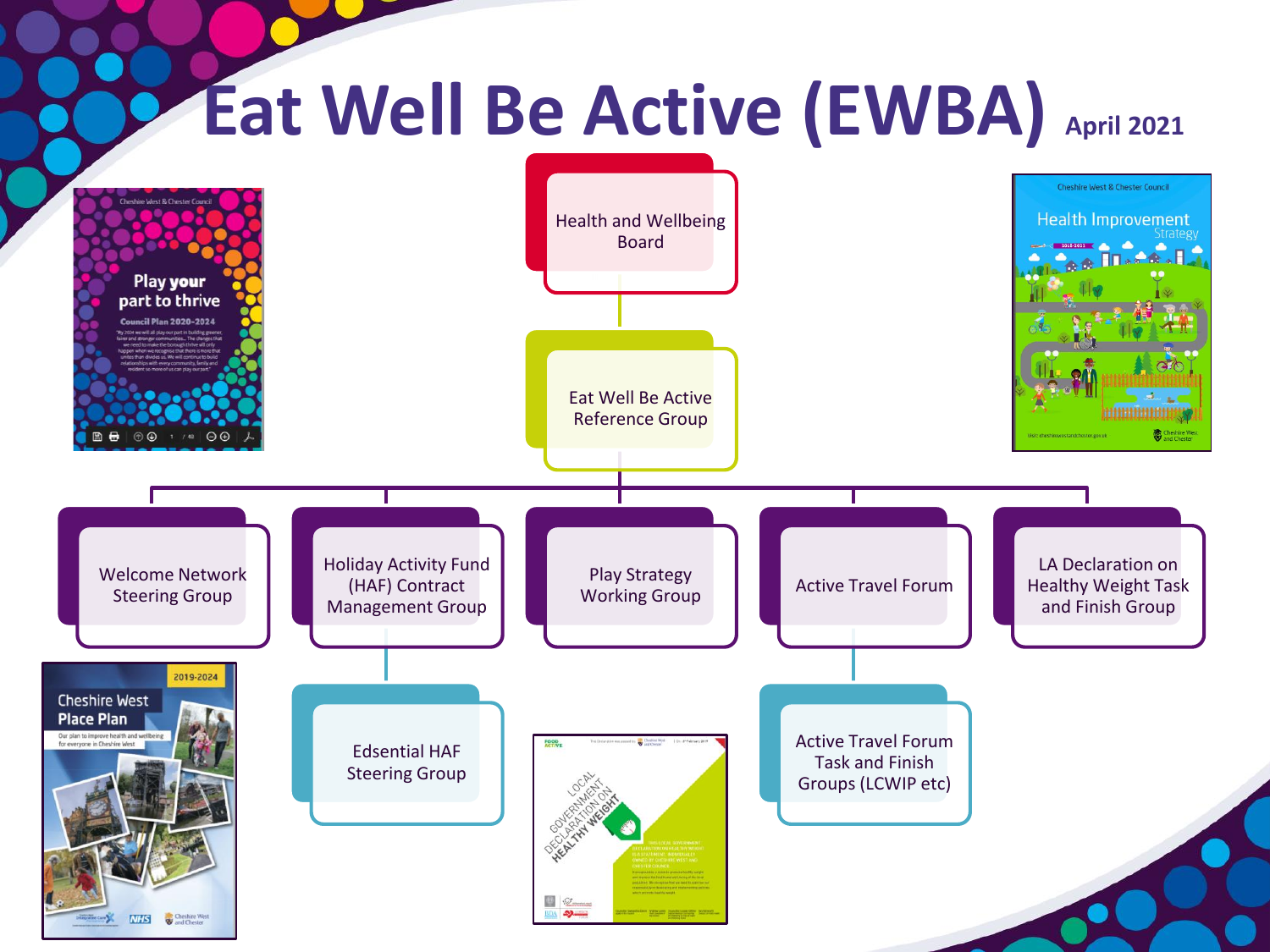### **Cheshire West and Chester Local Plan**

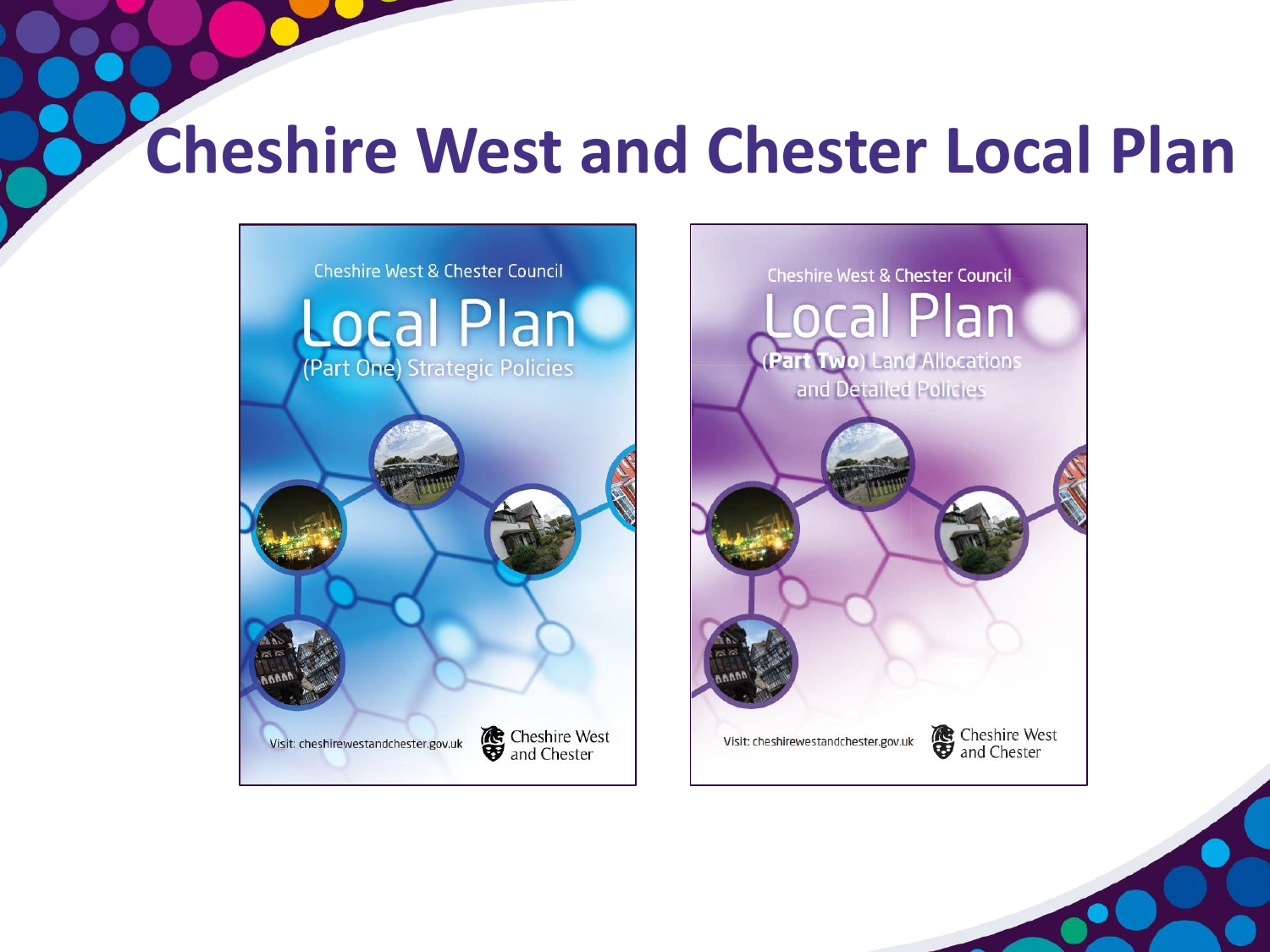### **Planning and Public Health Journey**



Collaboration between Planning and Public Health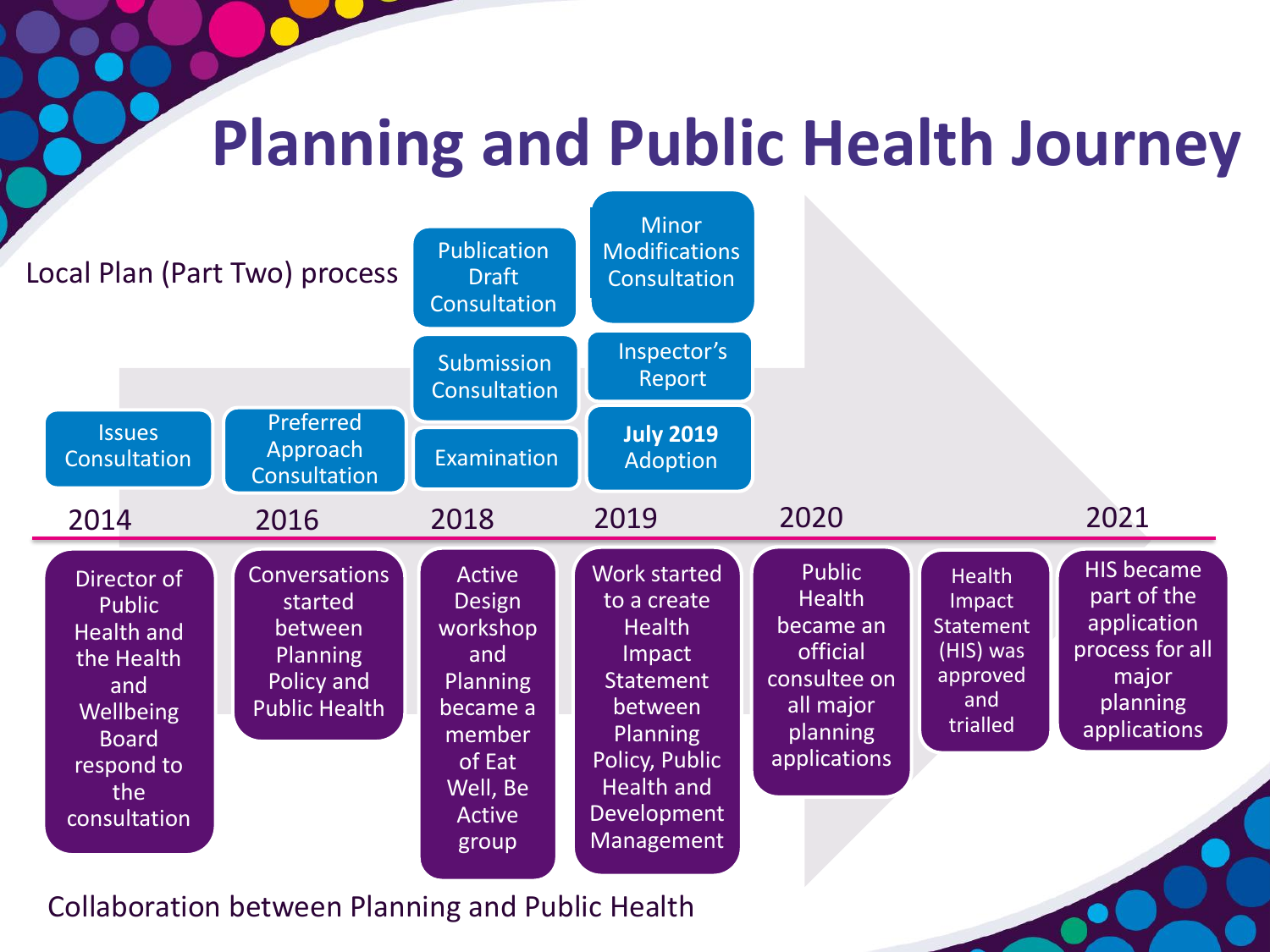### **Hot Food Takeaways**



Former Blacon Library, Chester

Change of use and extension to provide a 419sqm convenience store and up to 3 further flexible units



14 The Cross, Neston

Change of use from shop to Hot Food Takeaway